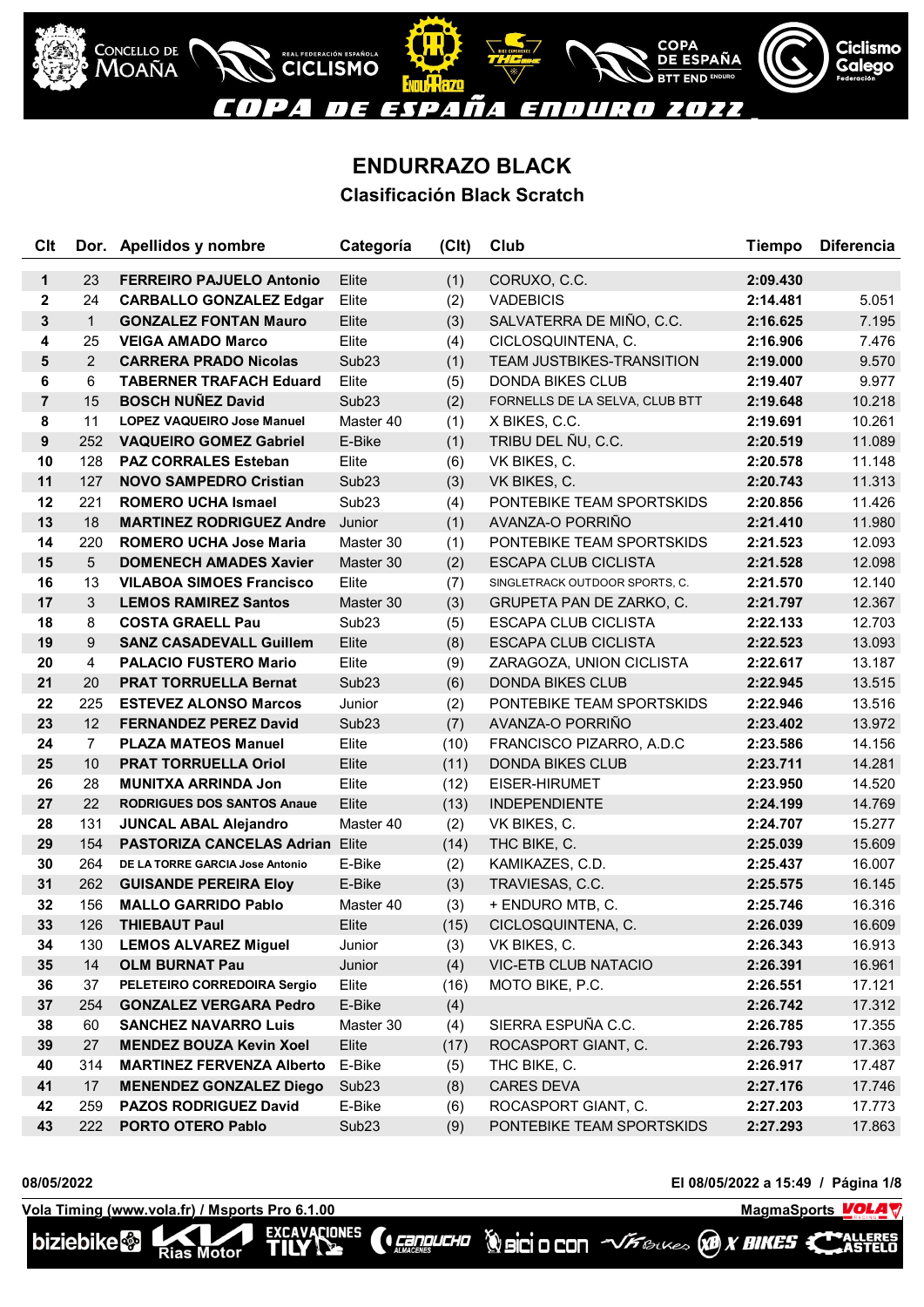

COPA<br><u>DE ESPAÑA</u>

Ciclismo

**Galego** 

### **ENDURRAZO BLACK Clasificación Black Scratch**

| <b>C<sub>It</sub></b> |     | Dor. Apellidos y nombre                    | Categoría         | (C <sub>l</sub> ) | Club                          | <b>Tiempo</b> | <b>Diferencia</b> |
|-----------------------|-----|--------------------------------------------|-------------------|-------------------|-------------------------------|---------------|-------------------|
| 44                    | 16  | <b>PEREZ ESTEBAN Borja</b>                 | Elite             | (18)              | THE BIKE RUN, CC              | 2:27.484      | 18.054            |
| 45                    | 21  | <b>LEEUWENBERG Rafael</b>                  | Sub <sub>23</sub> | (10)              | LOOSE RIDERS, TERUEL          | 2:27.485      | 18.055            |
| 46                    | 44  | <b>LOUREIRO GIRALDEZ Manuel</b>            | Sub <sub>23</sub> | (11)              | CORUXO, C.C.                  | 2:27.586      | 18.156            |
| 47                    | 129 | <b>MELON BALLESTEROS Xacobe</b>            | Master 40         | (4)               | VK BIKES, C.                  | 2:27.722      | 18.292            |
| 48                    | 172 | <b>GIL MARTINEZ Jose Antonio</b>           | Master 40         | (5)               | BIKE OU NON VAI, P.C.         | 2:27.847      | 18.417            |
| 49                    | 230 | <b>NUÑEZ GIL Carlos</b>                    | Elite             | (19)              | KAMIKAZES, C.D.               | 2:27.887      | 18.457            |
| 50                    | 152 | <b>RIOS DURAN Balbino</b>                  | Master 30         | (5)               | THC BIKE, C.                  | 2:28.242      | 18.812            |
| 51                    | 125 | <b>CARREGAL GARCIA Jorge</b>               | Elite             | (20)              | CICLOSQUINTENA, C.            | 2:28.492      | 19.062            |
| 52                    | 202 | <b>MANZANO CONESA Antonio</b>              | Elite             | (21)              | CICLOSQUINTENA, C.            | 2:28.500      | 19.070            |
| 53                    | 29  | <b>TORRON VAZQUEZ-NOGUEROL Nicolas</b>     | Elite             | (22)              | KOMANCHE, C.                  | 2:28.535      | 19.105            |
| 54                    | 26  | <b>BOULLOSA SEOANE Brais</b>               | Elite             | (23)              | BICI VERDE, C.C.              | 2:28.566      | 19.136            |
| 55                    | 54  | <b>BRIONES DIEZ Adrian</b>                 | Junior            | (5)               | VIKINGS BIKE, C.D.            | 2:28.637      | 19.207            |
| 56                    | 50  | <b>GUILLAMON FABREGAT Juan</b>             | Junior            | (6)               | MTB ANIMALS DE MONTE, CC      | 2:28.691      | 19.261            |
| 57                    | 188 | <b>PEDREIRA ESTEVEZ Alberto</b>            | Elite             | (24)              | BICI VERDE, C.C.              | 2:28.812      | 19.382            |
| 58                    | 157 | <b>PARADA BEA Hector</b>                   | Master 30         | (6)               | + ENDURO MTB, C.              | 2:28.832      | 19.402            |
| 59                    | 19  | <b>MORALES RESINA Juan Luis</b>            | Elite             | (25)              | EOLO, C.D.                    | 2:28.961      | 19.531            |
| 60                    | 55  | <b>CABACO MECCA Luis</b>                   | Junior            | (7)               | CORUXO, C.C.                  | 2:28.984      | 19.554            |
| 61                    | 69  | <b>FUERTES SECO Diego</b>                  | Master 30         | (7)               | NORTH BIKE LA BAÑEZA, C.D.    | 2:29.152      | 19.722            |
| 62                    | 351 | <b>MALVIDO BERNARDEZ Alejandro</b>         | Cadete            | (1)               | THC BIKE, C.                  | 2:29.227      | 19.797            |
| 63                    | 189 | <b>BORJAS PAZOS Adrian</b>                 | Master 30         | (8)               | BICI VERDE, C.C.              | 2:29.402      | 19.972            |
| 64                    | 81  | <b>CUNDINS ALVAREZ Eduardo</b>             | Master 40         | (6)               | 3AG, C.D.                     | 2:29.640      | 20.210            |
| 65                    | 90  | <b>FERNANDEZ RIOBO Hugo</b>                | Master 40         | (7)               | BUEU, C.C.                    | 2:29.738      | 20.308            |
| 66                    | 67  | <b>FERNANDEZ GUISANDE Helder Master 30</b> |                   | (9)               | BICI O CON, C.                | 2:29.781      | 20.351            |
| 67                    | 173 | <b>COSTAS PARADA Leandro</b>               | Master 30         | (10)              | BIKE OU NON VAI, P.C.         | 2:29.988      | 20.558            |
| 68                    | 253 | <b>LORENZO GOMEZ Ruben</b>                 | E-Bike            | (7)               | BICI O CON, C.                | 2:29.996      | 20.566            |
| 69                    | 46  | <b>OLIVA LAFARGA Lucas</b>                 | Sub <sub>23</sub> | (12)              | GRAN VIA BIKES, C.C.          | 2:30.105      | 20.675            |
| 70                    | 313 | <b>POUSADA GONZALEZ Alberto</b>            | E-Bike            | (8)               | THC BIKE, C.                  | 2:30.152      | 20.722            |
| 71                    | 86  | <b>ARAUJO ALFAYA Marcos</b>                | Master 40         | (8)               | MR BIKES, C.                  | 2:30.235      | 20.805            |
| 72                    | 226 | <b>COSTAS VILLAVERDE Oscar</b>             | Elite             | (26)              | PONTEBIKE TEAM SPORTSKIDS     | 2:30.273      | 20.843            |
| 73                    | 312 | <b>SANTORIO MAGDALENO Julio</b>            | E-Bike            | (9)               | THC BIKE, C.                  | 2:30.336      | 20.906            |
| 74                    | 261 | <b>JURADO URKIA Adiran</b>                 | E-Bike            | (10)              |                               | 2:30.410      | 20.980            |
| 75                    | 38  | <b>GARCIA FAURA Asier</b>                  | Sub <sub>23</sub> | (13)              | ZARAGOZA, UNION CICLISTA      | 2:30.551      | 21.121            |
| 76                    | 320 | <b>JIMENEZ ANDREUS Bruno</b>               | Cadete            | (2)               | ACADEMIA CICLISTA RACING TEAM | 2:30.989      | 21.559            |
| 77                    | 80  | DAPENA CASTROMAN Pedro                     | Master 40         | (9)               | CICLOSQUINTENA, C.            | 2:31.207      | 21.777            |
| 78                    | 151 | <b>COSTA RODRIGUEZ Mario</b>               | Master 30         | (11)              | THC BIKE, C.                  | 2:31.406      | 21.976            |
| 79                    | 311 | <b>FREIRE NOGUEIRA Isidro</b>              | E-Bike            | (11)              | THC BIKE, C.                  | 2:31.504      | 22.074            |
| 80                    | 94  | <b>MARCOS CARLUS Fernando</b>              | Master 40         | (10)              | LAESPORT C.D.                 | 2:31.664      | 22.234            |
| 81                    | 49  | <b>CIUDAD PIÑEIRO Lucas</b>                | Junior            | (8)               | PAMO BIKE, C.C.               | 2:31.941      | 22.511            |
| 82                    | 331 | <b>ZURITA CURRA Ivan</b>                   | Cadete            | (3)               | KAMIKAZES, C.D.               | 2:32.023      | 22.593            |
| 83                    | 200 | LOPEZ FIGUEIRIDO Manuel Alejandro          | Master 40         | (11)              | VIGOENDURO MTB, C.            | 2:32.106      | 22.676            |
| 84                    | 171 | <b>FERNANDEZ RODRIGUEZ Jesus</b>           | Master 40         | (12)              | VK BIKES, C.                  | 2:32.199      | 22.769            |
| 85                    | 71  | <b>MADRID GARCIA Ivan</b>                  | Master 30         | (12)              | LA DEGOLLADA, CLUB CICLISTA   | 2:32.289      | 22.859            |
| 86                    | 274 | <b>GUERRERO MARTIN Javier</b>              | E-Bike            | (12)              |                               | 2:32.676      | 23.246            |
| 87                    | 153 | <b>BERNARDEZ ORDAS Manuel</b>              | Elite             | (27)              | THC BIKE, C.                  | 2:32.738      | 23.308            |

*CENDUCHO* 

**08/05/2022 El 08/05/2022 a 15:49 / Página 2/8**

Vola Timing (www.vola.fr) / Msports Pro 6.1.00<br>**biziebike** as Motor **TILY New COLLEGE COLLEGE AREASTELD** 

Rias Motor



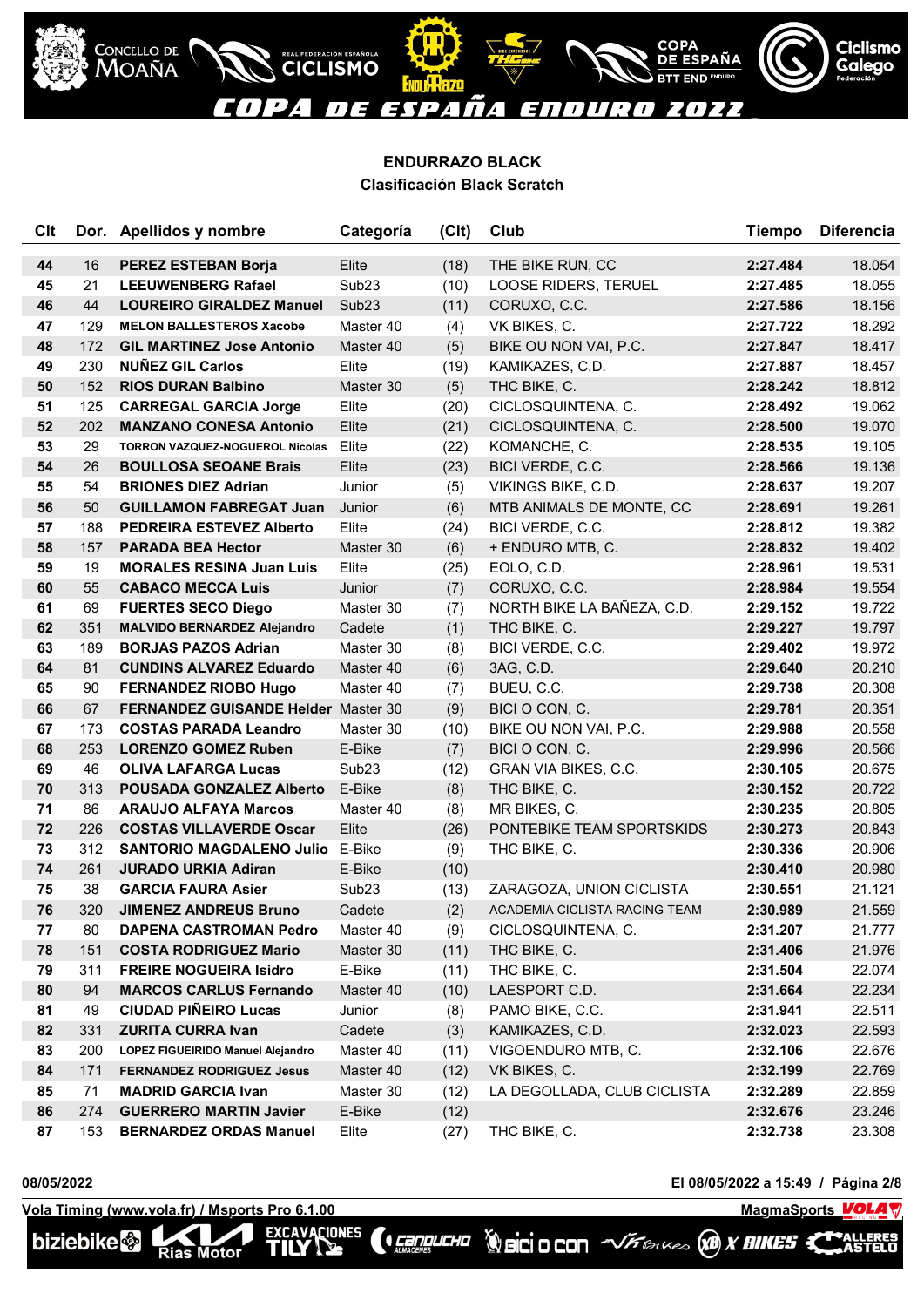

COPA<br><u>DE ESPAÑA</u>

**END ENDURO** 

Ciclismo

**Galego** 

### **ENDURRAZO BLACK Clasificación Black Scratch**

REAL FEDERACIÓN ESPAÑOLA

| <b>C<sub>It</sub></b> |     | Dor. Apellidos y nombre                    | Categoría         | (C <sub>l</sub> ) | Club                           | <b>Tiempo</b> | <b>Diferencia</b> |
|-----------------------|-----|--------------------------------------------|-------------------|-------------------|--------------------------------|---------------|-------------------|
| 88                    | 203 | <b>PEÑA MARTIN Moises</b>                  | Elite             | (28)              | DOWNHILL CANTABRIA             | 2:32.766      | 23.336            |
| 89                    | 194 | <b>DONIZ GARCIA Marcos</b>                 | Sub <sub>23</sub> | (14)              | <b>VADEBICIS</b>               | 2:32.778      | 23.348            |
| 90                    | 341 | <b>GONZALEZ NOGUEIRAS Denis Cadete</b>     |                   | (4)               | AVANZA-O PORRIÑO               | 2:32.988      | 23.558            |
| 91                    | 72  | <b>MOLANES VILLANUEVA Daniel Master 30</b> |                   | (13)              |                                | 2:33.106      | 23.676            |
| 92                    | 321 | ELKOROBARRUTIA LARRINGAN Gorka             | Cadete            | (5)               | OREKA CYCLING SPACE TX. KLUBA  | 2:33.230      | 23.800            |
| 93                    | 53  | <b>BARRAL RODRIGUEZ Yeray</b>              | Junior            | (9)               | CICLOSQUINTENA, C.             | 2:33.301      | 23.871            |
| 94                    | 251 | <b>ORTIGOSA POZO Jose Carlos</b>           | E-Bike            | (13)              | <b>INDEPENDIENTE</b>           | 2:33.324      | 23.894            |
| 95                    | 199 | <b>BARROS AMOEDO Ricardo</b>               | Master 30         | (14)              | VIGOENDURO MTB, C.             | 2:33.332      | 23.902            |
| 96                    | 75  | <b>SAN JOSE SERRANO Ruben</b>              | Master 30         | (15)              |                                | 2:33.527      | 24.097            |
| 97                    | 79  | <b>LOPEZ SEGUI Francisco Manue</b>         | Master 40         | (13)              | SARRIA, CC                     | 2:33.816      | 24.386            |
| 98                    | 35  | <b>LEDO DURAN Dunji</b>                    | Elite             | (29)              |                                | 2:33.843      | 24.413            |
| 99                    | 33  | <b>LAGUNA GOMEZ Javier</b>                 | Elite             | (30)              | <b>INDEPENDIENTE</b>           | 2:34.090      | 24.660            |
| 100                   | 68  | <b>FERNANDEZ LOVERA Jose Maria</b>         | Master 30         | (16)              |                                | 2:34.168      | 24.738            |
| 101                   | 182 | <b>VILAS BOAS ALVES Vitor Bruno</b>        | Master 40         | (14)              | X BIKES, C.C.                  | 2:34.235      | 24.805            |
| 102                   | 204 | <b>MENDEZ PEREZ Jose Antonio</b>           | Master 30         | (17)              | MASTINESBTTLLANGREU            | 2:34.355      | 24.925            |
| 103                   | 256 | <b>MOREIRA VEIGA Saul</b>                  | E-Bike            | (14)              | X BIKES, C.C.                  | 2:34.860      | 25.430            |
| 104                   | 211 | <b>NOVAS OYA Fabian</b>                    | Master 40         | (15)              | MASTER DA LOURIÑA, C.          | 2:35.020      | 25.590            |
| 105                   | 42  | <b>GIMENEZ ARASANZ Miguel</b>              | Sub <sub>23</sub> | (15)              | BARBASTRO, C.C.                | 2:35.117      | 25.687            |
| 106                   | 205 | <b>CORRALES RIANCHO Ivan</b>               | Elite             | (31)              | <b>DOWNHILL CANTABRIA</b>      | 2:35.168      | 25.738            |
| 107                   | 328 | ROSENDO PIÑEIRO Hugo                       | Cadete            | (6)               | FARTO, C.C.                    | 2:35.179      | 25.749            |
| 108                   | 132 | <b>SANTOME MARTINEZ Sergio</b>             | Master 40         | (16)              | VK BIKES, C.                   | 2:35.519      | 26.089            |
| 109                   | 82  | PATIÑO BELLO Dario Jose                    | Master 40         | (17)              | CICLOSQUINTENA, C.             | 2:35.536      | 26.106            |
| 110                   | 76  | <b>SANZ PASCUAL David</b>                  | Master 30         | (18)              |                                | 2:35.562      | 26.132            |
| 111                   | 257 | <b>SOUSA ARAUJO Jonathan</b>               | E-Bike            | (15)              | IN SITU, C.C.                  | 2:35.782      | 26.352            |
| 112                   | 184 | RODRIGUEZ GONZALEZ Miguel                  | Master 40         | (18)              | IN SITU, C.C.                  | 2:35.800      | 26.370            |
| 113                   | 315 | PEREZ BRAÑAS Jose Andres                   | E-Bike            | (16)              | RAPOSO FR, C.C.                | 2:35.855      | 26.425            |
| 114                   | 158 | <b>OCHOA SANCHEZ Elias</b>                 | Elite             | (32)              | + ENDURO MTB, C.               | 2:36.024      | 26.594            |
| 115                   | 102 | <b>ATIENZA FOLGADO Victor</b>              | Master 50         | (1)               | FOLGATEL, CC                   | 2:36.114      | 26.684            |
| 116                   | 34  | <b>LAZARO PEREZ Carlos</b>                 | Elite             | (33)              | EOLO, C.D.                     | 2:36.156      | 26.726            |
| 117                   | 255 | <b>BERNARDEZ CARRO Aaron</b>               | E-Bike            | (17)              |                                | 2:36.286      | 26.856            |
| 118                   | 116 | <b>FERNANDEZ CALVO Xoan</b>                | Junior            | (10)              | DH GALICIA, C.                 | 2:36.461      | 27.031            |
| 119                   | 266 | <b>ULLOA MIGUEZ Diego</b>                  | E-Bike            | (18)              |                                | 2:36.485      | 27.055            |
| 120                   | 206 | <b>ALVAREZ PEREIRA Oscar</b>               | Elite             | (34)              | BICIS OLIVEIRA, C.C.           | 2:36.551      | 27.121            |
| 121                   | 275 | <b>GAYO PIÑEIRO Jose Eugenio</b>           | E-Bike            | (19)              |                                | 2:36.664      | 27.234            |
| 122                   | 168 | <b>GALLEGO PEREIRA Adolfo Jose</b>         | Master 50         | (2)               | SINGLETRACK OUTDOOR SPORTS, C. | 2:36.886      | 27.456            |
| 123                   | 65  | <b>ALVAREZ CRESPO David</b>                | Master 30         | (19)              | KOMANCHE, C.                   | 2:37.133      | 27.703            |
| 124                   | 63  | <b>VARGAS MORENO Javier</b>                | Master 30         | (20)              | DIRTYBIKE, C.D.                | 2:37.156      | 27.726            |
| 125                   | 216 | <b>LORENZO LEMOS German</b>                | Master 30         | (21)              | A FORNA, A.D.                  | 2:37.359      | 27.929            |
| 126                   | 56  | <b>LOUREIRO AMADO Guillermo</b>            | Junior            | (11)              | CICLOSQUINTENA, C.             | 2:38.011      | 28.581            |
| 127                   | 136 | <b>MARTINEZ DIZ Yago</b>                   | Sub <sub>23</sub> | (16)              | AVANZA-O PORRIÑO               | 2:38.031      | 28.601            |
| 128                   | 295 | <b>MATO CARAMES Antonio</b>                | E-Bike            | (20)              | TOXO, P.C.                     | 2:38.058      | 28.628            |
| 129                   | 260 | PEREIRA OLIVEIRA Oscar                     | E-Bike            | (21)              | MASTER DA LOURIÑA, C.          | 2:38.071      | 28.641            |
| 130                   | 73  | <b>NIETO PENA Agustin</b>                  | Master 30         | (22)              | KOMANDO XOVIEITICO, C.C.       | 2:38.203      | 28.773            |
| 131                   | 201 | <b>LOPEZ DOBARRIO Esteban</b>              | Master 30         | (23)              | ARTEIXO-MB3, C.C.              | 2:38.297      | 28.867            |

(**Cangucho** 

**08/05/2022 El 08/05/2022 a 15:49 / Página 3/8**

**Vola Timing (www.vola.fr) / Msports Pro 6.1.00 MagmaChanger 2012 12:00 MagmaChanger 2014** EXCAVACIONES

Rias Motor

CONCELLO DE T



NSTELD<br>NSTELD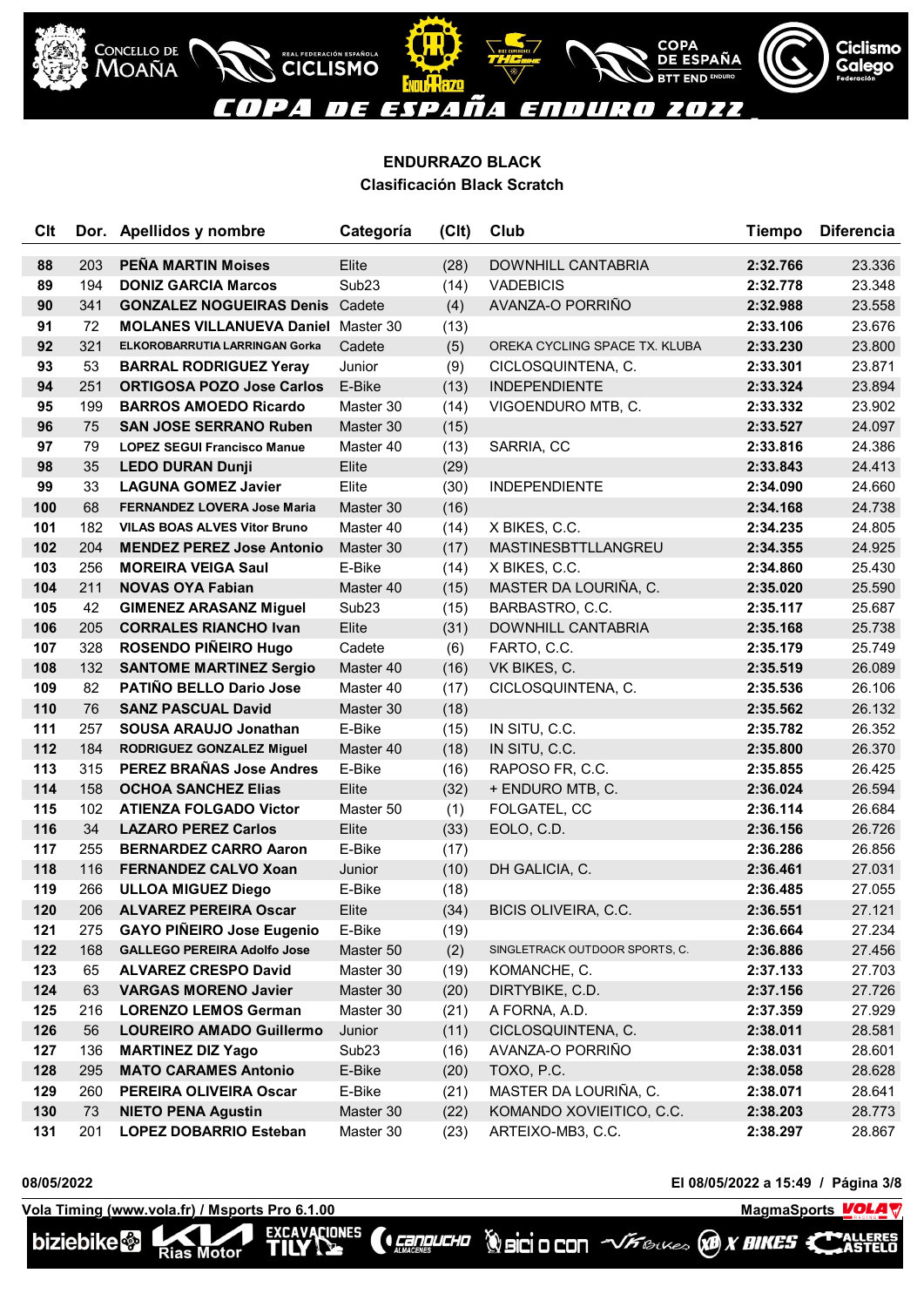

| <b>Clt</b> |     | Dor. Apellidos y nombre                      | Categoría         | (C <sub>l</sub> ) | Club                           | <b>Tiempo</b> | <b>Diferencia</b> |
|------------|-----|----------------------------------------------|-------------------|-------------------|--------------------------------|---------------|-------------------|
| 132        | 185 | <b>LOMBA RODRIGUEZ Alejandro Elite</b>       |                   | (35)              | IN SITU, C.C.                  | 2:38.328      | 28.898            |
| 133        | 329 | <b>DA ROCHA ESTEVEZ Bruno</b>                | Cadete            | (7)               | VIGOENDURO MTB, C.             | 2:38.430      | 29.000            |
| 134        | 310 | <b>PORTELA CORDEIRO Roberto</b>              | E-Bike            | (22)              | THC BIKE, C.                   | 2:38.558      | 29.128            |
| 135        | 183 | <b>SILVA Claudio</b>                         | Elite             | (36)              | <b>INDEPENDIENTE</b>           | 2:38.579      | 29.149            |
| 136        | 350 | <b>IGLESIAS MOLANES Ruben</b>                | Cadete            | (8)               | THC BIKE, C.                   | 2:38.633      | 29.203            |
| 137        | 213 | <b>BOENTE CARBALLIDO Fernando</b>            | Master 40         | (19)              | MASTER DA LOURIÑA, C.          | 2:38.648      | 29.218            |
| 138        | 135 | <b>SAA FERNANDEZ Marcos</b>                  | Elite             | (37)              | AVANZA-O PORRIÑO               | 2:39.101      | 29.671            |
| 139        | 334 | <b>BUCETA ARMADA Dario</b>                   | Cadete            | (9)               | FARTO, C.C.                    | 2:39.149      | 29.719            |
| 140        | 327 | <b>CARIDE RODRIGUEZ Yago</b>                 | Cadete            | (10)              | BICI VERDE, C.C.               | 2:39.289      | 29.859            |
| 141        | 347 | <b>TOURIÑO NOGUEIRA Martin</b>               | Cadete            | (11)              | VK BIKES, C.                   | 2:39.367      | 29.937            |
| 142        | 97  | <b>RAMOS GRELA Jose</b>                      | Master 40         | (20)              |                                | 2:39.383      | 29.953            |
| 143        | 146 | PIÑEIRO DURAN Edgar                          | Junior            | (12)              | THC BIKE, C.                   | 2:39.551      | 30.121            |
| 144        | 280 | <b>BLANCO VALVERDE Francisco Luis E-Bike</b> |                   | (23)              | TRAVIESAS, C.C.                | 2:39.606      | 30.176            |
| 145        | 95  | <b>MISA FIGUEIRAS Jose</b>                   | Master 40         | (21)              | RAPOSO FR, C.C.                | 2:39.727      | 30.297            |
| 146        | 307 | <b>GERMADE PEREIRA Jesus</b>                 | E-Bike            | (24)              | THC BIKE, C.                   | 2:39.992      | 30.562            |
| 147        | 219 | <b>SANCHEZ CRUCES Jose</b>                   | Sub <sub>23</sub> | (17)              | PONTEBIKE TEAM SPORTSKIDS      | 2:40.144      | 30.714            |
| 148        | 74  | <b>RABUÑAL LOPEZ Oscar</b>                   | Master 30         | (24)              | JARNACHAS, A.D.                | 2:40.187      | 30.757            |
| 149        | 273 | <b>JAMES LINTURN Christian</b>               | E-Bike            | (25)              | CORUXO, C.C.                   | 2:40.243      | 30.813            |
| 150        | 124 | <b>VENTOSO GARCIA Breixo</b>                 | Master 40         | (22)              | CICLOSQUINTENA, C.             | 2:40.289      | 30.859            |
| 151        | 66  | <b>DIAZ DIAZ Daniel</b>                      | Master 30         | (25)              | SERAL BIKE C.D.E.              | 2:40.461      | 31.031            |
| 152        | 309 | <b>POMBAL PIÑEIRO Marcos</b>                 | E-Bike            | (26)              | THC BIKE, C.                   | 2:40.598      | 31.168            |
| 153        | 308 | <b>GONZALEZ GOMEZ Rodrigo</b>                | E-Bike            | (27)              | THC BIKE, C.                   | 2:40.836      | 31.406            |
| 154        | 120 | <b>MARTIN GOMEZ Jose Daniel</b>              | Elite             | (38)              |                                | 2:40.867      | 31.437            |
| 155        | 281 | <b>BARREIRO PORTELA Diego</b>                | E-Bike            | (28)              | BIKE OU NON VAI, P.C.          | 2:40.871      | 31.441            |
| 156        | 192 | <b>GONZALEZ DEL RIO Fernando</b>             | Master 40         | (23)              | BICI VERDE, C.C.               | 2:40.922      | 31.492            |
| 157        | 258 | <b>CARBALLO UBEIRA Luis Miguel</b>           | E-Bike            | (29)              | PICARAÑA, A.D.C.               | 2:40.953      | 31.523            |
| 158        | 103 | <b>GALEA JIMENEZ Jose Manuel</b>             | Master 50         | (3)               | PLANET MTB C.D.E.              | 2:41.148      | 31.718            |
| 159        | 85  | <b>LOPEZ BROULLON Pablo</b>                  | Master 40         | (24)              | MOTO BIKE, P.C.                | 2:41.192      | 31.762            |
| 160        | 88  | <b>CASTILLO RIVERA Andres</b>                | Master 40         | (25)              |                                | 2:41.207      | 31.777            |
| 161        | 170 | <b>ESNAL LORENZO David</b>                   | Master 30         | (26)              | BIKE OU NON VAI, P.C.          | 2:41.309      | 31.879            |
| 162        | 191 | <b>VILA COMESAÑA Ismael</b>                  | Master 40         | (26)              | BICI VERDE, C.C.               | 2:41.371      | 31.941            |
| 163        | 64  | <b>ALBARRAN CAMPOS Joel</b>                  | Master 30         | (27)              | <b>BORJOBIKES CD</b>           | 2:41.539      | 32.109            |
| 164        | 217 | <b>GONZALEZ DEL GESSO Manuel</b>             | Master 30         | (28)              | A FORNA, A.D.                  | 2:41.723      | 32.293            |
| 165        | 214 | <b>LAGO CARRERA Javier</b>                   | Master 50         | (4)               | QUEBICI-MARCISPORT, C.         | 2:41.903      | 32.473            |
| 166        | 160 | <b>OCHOA SANCHEZ Esteban</b>                 | Elite             | (39)              | + ENDURO MTB, C.               | 2:41.918      | 32.488            |
| 167        | 303 | <b>FREIRE ROBLEDO Adrian</b>                 | E-Bike            | (30)              |                                | 2:42.075      | 32.645            |
| 168        | 227 | <b>CAMPOS MARTINEZ Pedro</b>                 | Elite             | (40)              | POLICIA LOCAL DE A CORUÑA, ACD | 2:42.367      | 32.937            |
| 169        | 87  | <b>BORINES GARCIA Diego</b>                  | Master 40         | (27)              | JARNACHAS, A.D.                | 2:42.461      | 33.031            |
| 170        | 224 | <b>FIGUEIRA SEBASTIAN Junior</b>             | Master 30         | (29)              | PONTEBIKE TEAM SPORTSKIDS      | 2:42.500      | 33.070            |
| 171        | 137 | PIÑEIRA RODRIGUEZ Sergio                     | Sub <sub>23</sub> | (18)              | PONTEBIKE TEAM SPORTSKIDS      | 2:42.641      | 33.211            |
| 172        | 45  | <b>MARTINEZ FERNANDEZ Ivan</b>               | Sub <sub>23</sub> | (19)              | XTREMBIKE, C.C.                | 2:42.644      | 33.214            |
| 173        | 345 | <b>PENA SANTOME Aaron</b>                    | Cadete            | (12)              | VK BIKES, C.                   | 2:42.848      | 33.418            |
| 174        | 349 | <b>BARROS AROSA Gabriel</b>                  | Cadete            | (13)              | THC BIKE, C.                   | 2:42.996      | 33.566            |
| 175        | 296 | <b>MATO CARAMES Juan Jose</b>                | E-Bike            | (31)              | TOXO, P.C.                     | 2:43.055      | 33.625            |

*CENDUCHO* 

**08/05/2022 El 08/05/2022 a 15:49 / Página 4/8**

Vola Timing (www.vola.fr) / Msports Pro 6.1.00<br>**biziebike** as Motor **TILY New COLLEGE COLLEGE AREASTELD** 

Rias Motor



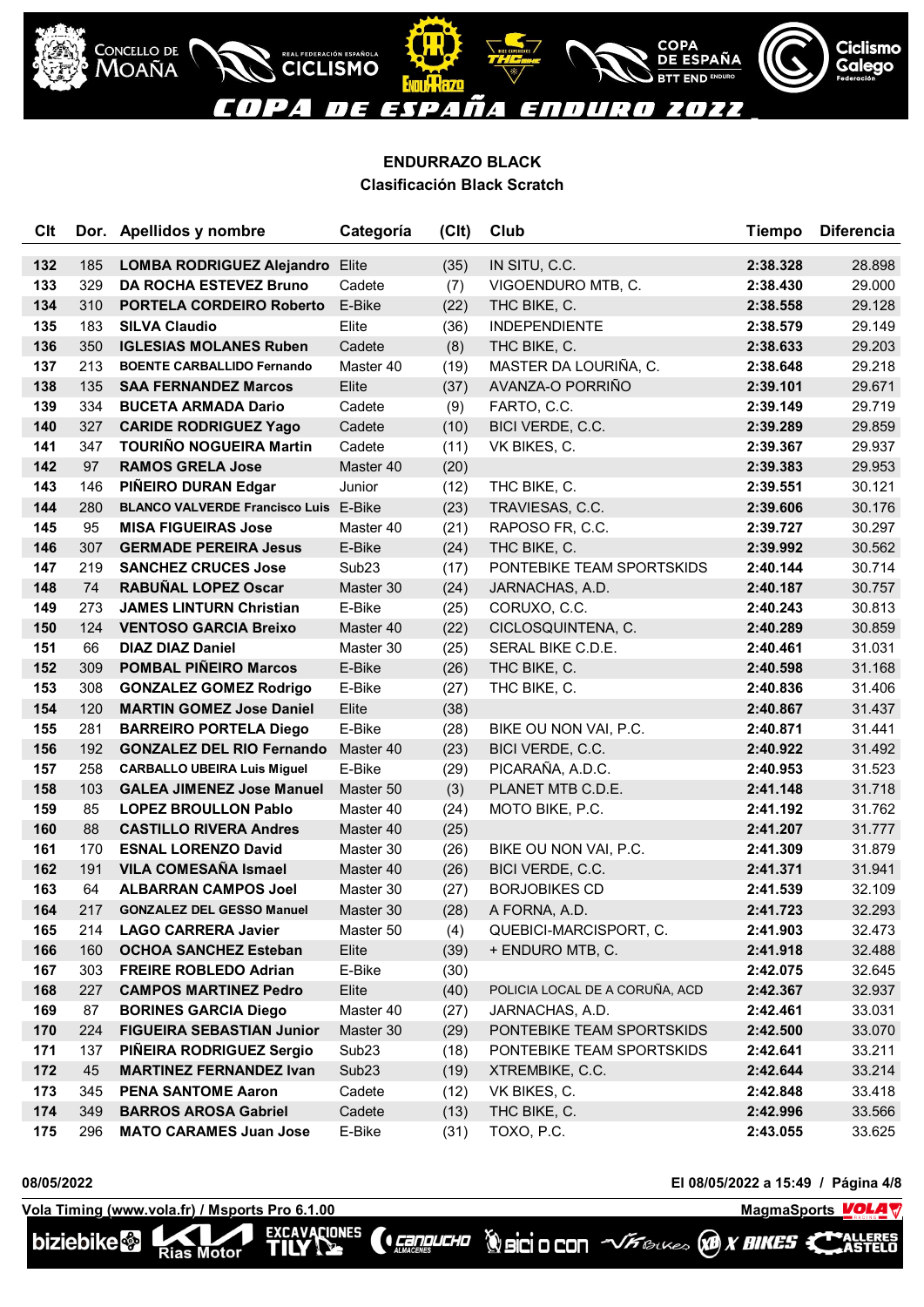

| Clt |     | Dor. Apellidos y nombre                     | Categoría         | (C <sub>l</sub> ) | Club                        | <b>Tiempo</b> | <b>Diferencia</b> |
|-----|-----|---------------------------------------------|-------------------|-------------------|-----------------------------|---------------|-------------------|
| 176 | 78  | <b>VARELA ARIAS Miguel</b>                  | Master 30         | (30)              | DH GALICIA, C.              | 2:43.090      | 33.660            |
| 177 | 77  | <b>SEIJIDO PERNAS Tomas</b>                 | Master 30         | (31)              | <b>GRAFICAS LAR, P.C.</b>   | 2:43.492      | 34.062            |
| 178 | 111 | <b>CARRO SEQUEIROS Jose Antonio</b>         | Master 50         | (5)               | VK BIKES, C.                | 2:43.597      | 34.167            |
| 179 | 305 | <b>ABELENDA MAYA Borja</b>                  | E-Bike            | (32)              | THC BIKE, C.                | 2:43.606      | 34.176            |
| 180 | 285 | <b>RIOS DURO Samuel</b>                     | E-Bike            | (33)              | <b>INDEPENDIENTE</b>        | 2:43.664      | 34.234            |
| 181 | 61  | <b>LOPEZ MARTINEZ Gerardo</b>               | Master 30         | (32)              | SIERRA ESPUÑA C.C.          | 2:43.692      | 34.262            |
| 182 | 236 | <b>MENENDEZ GONZALEZ Cristina</b>           | Junior fem.       | (1)               | <b>CUETOS BIKE</b>          | 2:43.718      | 34.288            |
| 183 | 57  | PEREZ-CHIRINOS DEL RIO Pablo                | Junior            | (13)              | <b>CLUB MAMMOTH MTB</b>     | 2:43.804      | 34.374            |
| 184 | 159 | <b>BARREIRO ALONSO Ruben</b>                | Master 40         | (28)              | + ENDURO MTB, C.            | 2:43.879      | 34.449            |
| 185 | 197 | <b>MASCIOPINTO FRENDE Miguel Master 30</b>  |                   | (33)              | VIGOENDURO MTB, C.          | 2:44.160      | 34.730            |
| 186 | 150 | <b>BARREIRO CANCELAS Agustin Master 40</b>  |                   | (29)              | THC BIKE, C.                | 2:44.192      | 34.762            |
| 187 | 245 | <b>YUSTO SANCHEZ Sara</b>                   | Sub23 Fem.        | (1)               | LACTEAS COBREROS            | 2:44.246      | 34.816            |
| 188 | 190 | <b>LORENZO VILA Esteban</b>                 | Master 40         | (30)              | BICI VERDE, C.C.            | 2:44.344      | 34.914            |
| 189 | 301 | <b>SANTOS MARTINEZ Francisco</b>            | E-Bike            | (34)              |                             | 2:44.758      | 35.328            |
| 190 | 263 | <b>ALFONSO FONTAN Jacobo</b>                | E-Bike            | (35)              | MOTO BIKE, P.C.             | 2:44.829      | 35.399            |
| 191 | 229 | <b>ESTEVEZ CRESPO Miguel</b>                | Elite             | (41)              | PONTEBIKE TEAM SPORTSKIDS   | 2:44.925      | 35.495            |
| 192 | 149 | <b>JUNCAL RIOBO Luis Manuel</b>             | Master 40         | (31)              | THC BIKE, C.                | 2:45.024      | 35.594            |
| 193 | 272 | <b>LOPEZ PEULA Francisco Damian</b>         | E-Bike            | (36)              | <b>INDEPENDIENTE</b>        | 2:45.227      | 35.797            |
| 194 | 198 | <b>FIGUEIRAS COSTAS Ernesto</b>             | Master 40         | (32)              | VIGOENDURO MTB, C.          | 2:45.230      | 35.800            |
| 195 | 270 | <b>NIETO PENA Jose Angel</b>                | E-Bike            | (37)              |                             | 2:45.238      | 35.808            |
| 196 | 161 | <b>SEOANE VELASCO Jonathan</b>              | Master 30         | (34)              | + ENDURO MTB, C.            | 2:45.457      | 36.027            |
| 197 | 121 | <b>STEYN Louis</b>                          | Elite             | (42)              | <b>INDEPENDIENTE</b>        | 2:45.582      | 36.152            |
| 198 | 186 | <b>GRANJA MARINO Oliver</b>                 | Master 40         | (33)              | IN SITU, C.C.               | 2:45.598      | 36.168            |
| 199 | 99  | <b>RODRIGUEZ MARIN Ekaitz</b>               | Master 40         | (34)              |                             | 2:45.606      | 36.176            |
| 200 | 302 | <b>CHAMIZO CARMONA Miguel Angel</b>         | E-Bike            | (38)              |                             | 2:45.629      | 36.199            |
| 201 | 83  | <b>ORTEGA VERDU Jose Juan</b>               | Master 40         | (35)              | UN GURU EN MISTER MOON C.C. | 2:45.770      | 36.340            |
| 202 | 179 | <b>GONCALVES Luis</b>                       | Master 40         | (36)              | <b>INDEPENDIENTE</b>        | 2:45.930      | 36.500            |
| 203 | 163 | <b>SIMON PASCUAL Diego</b>                  | Elite             | (43)              | + ENDURO MTB, C.            | 2:45.977      | 36.547            |
| 204 | 215 | <b>OYA RODRIGUEZ Manuel</b>                 | Master 40         | (37)              | MASTER DA LOURIÑA, C.       | 2:46.070      | 36.640            |
| 205 | 291 | <b>GARCIA MORALES Luis Daniel</b>           | E-Bike            | (39)              |                             | 2:46.129      | 36.699            |
| 206 | 134 | <b>MORA MIGUEZ Pedro</b>                    | Sub <sub>23</sub> | (20)              |                             | 2:46.144      | 36.714            |
| 207 | 123 | <b>LAMA PEREZ Manuel</b>                    | Elite             | (44)              | CICLOSQUINTENA, C.          | 2:46.156      | 36.726            |
| 208 | 333 | <b>VIDAL SANTOS Jorge</b>                   | Cadete            | (14)              | KOMANCHE, C.                | 2:46.347      | 36.917            |
| 209 | 148 | PIÑEIRO PASTORIZA lago                      | Master 30         | (35)              | THC BIKE, C.                | 2:46.414      | 36.984            |
| 210 | 105 | <b>CAMESELLA CARBALLO Jose Ernesto</b>      | Master 50         | (6)               | MONTEBOI BIKE C.            | 2:46.671      | 37.241            |
| 211 | 113 | <b>LAGO COSTAS Antonio</b>                  | Master 50         | (7)               | X BIKES, C.C.               | 2:46.676      | 37.246            |
| 212 | 231 | <b>ALBERTI GONZALEZ Francisco Master 30</b> |                   | (36)              | KAMIKAZES, C.D.             | 2:47.008      | 37.578            |
| 213 | 306 | <b>BRAÑAS REY Juan Andres</b>               | E-Bike            | (40)              | THC BIKE, C.                | 2:47.262      | 37.832            |
| 214 | 193 | <b>RODRIGUEZ RODRIGUEZ Ivan</b>             | Master 40         | (38)              | BICI VERDE, C.C.            | 2:47.266      | 37.836            |
| 215 | 58  | <b>VIDAL SANTOS Pablo</b>                   | Junior            | (14)              | KOMANCHE, C.                | 2:47.418      | 37.988            |
| 216 | 238 | <b>ARIAS GARCIA Alba</b>                    | Sub23 Fem.        | (2)               | CICLOSQUINTENA, C.          | 2:47.977      | 38.547            |
| 217 | 276 | <b>FERNANDEZ LORENZO Jorge</b>              | E-Bike            | (41)              | TRIBU DEL ÑU, C.C.          | 2:48.273      | 38.843            |
| 218 | 228 | VAZQUEZ FERNANDEZ Alfonso                   | Elite             | (45)              | PONTEBIKE TEAM SPORTSKIDS   | 2:48.285      | 38.855            |
| 219 | 195 | <b>BLANCO DOMINGUEZ Demetrio</b>            | Master 40         | (39)              | VIGOENDURO MTB, C.          | 2:48.403      | 38.973            |

*CENDUCHO* 

**08/05/2022 El 08/05/2022 a 15:49 / Página 5/8**

**VolaSoftControlPdf**

NLLERES<br>NSTEL O

Vola Timing (www.vola.fr) / Msports Pro 6.1.00<br>**biziebike** as Motor **TILY New COLLEGE COLLEGE AREASTELD** 

Rias Motor

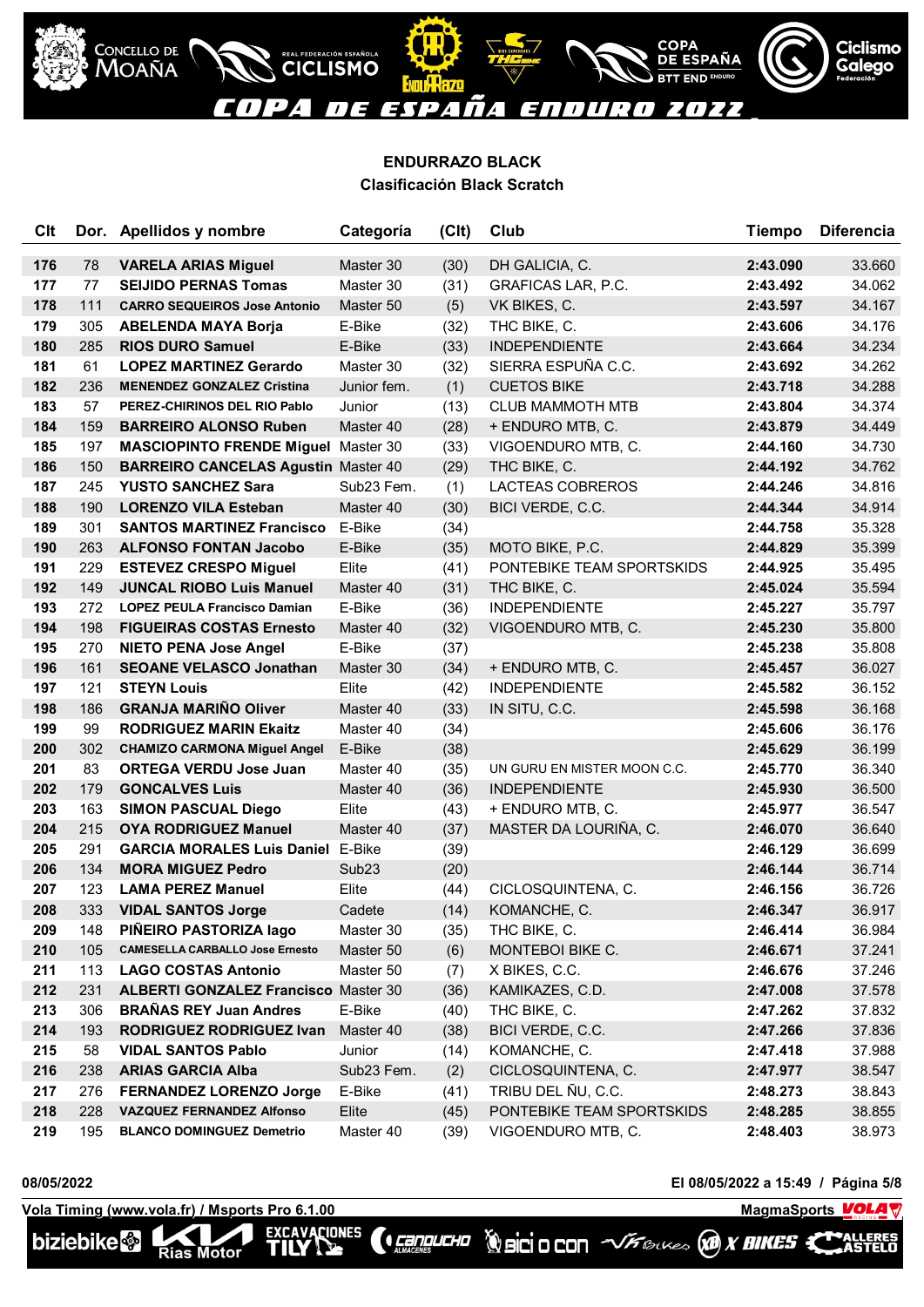

| <b>C<sub>It</sub></b> |     | Dor. Apellidos y nombre                   | Categoría         | (Clt) | Club                        | <b>Tiempo</b> | <b>Diferencia</b> |
|-----------------------|-----|-------------------------------------------|-------------------|-------|-----------------------------|---------------|-------------------|
| 220                   | 209 | <b>GARCIA NOYA Adrian</b>                 | Elite             | (46)  | BICIS OLIVEIRA, C.C.        | 2:48.656      | 39.226            |
| 221                   | 286 | <b>TORREIRA VAZQUEZ Mario</b>             | E-Bike            | (42)  | JARNACHAS, A.D.             | 2:48.961      | 39.531            |
| 222                   | 325 | <b>AVIS PLAZA Angel</b>                   | Cadete            | (15)  | FRANCISCO PIZARRO, A.D.C    | 2:49.070      | 39.640            |
| 223                   | 70  | <b>IGLESIAS PORTELA Oscar</b>             | Master 30         | (37)  |                             | 2:49.129      | 39.699            |
| 224                   | 283 | <b>PEREZ VALVERDE Jose Manuel</b>         | E-Bike            | (43)  | MONTEBOI BIKE C.            | 2:49.132      | 39.702            |
| 225                   | 180 | <b>MORAIS Bruno Dinis</b>                 | Master 40         | (40)  | <b>INDEPENDIENTE</b>        | 2:49.445      | 40.015            |
| 226                   | 181 | <b>ALVAREZ ALVAREZ Jonatan</b>            | Master 30         | (38)  | MONTEFERRO BIKE CLUB        | 2:49.453      | 40.023            |
| 227                   | 92  | <b>GOMEZ VAZQUEZ Dimas Marcos</b>         | Master 40         | (41)  |                             | 2:49.691      | 40.261            |
| 228                   | 299 | <b>AMORIM Carlos</b>                      | E-Bike            | (44)  | <b>INDEPENDIENTE</b>        | 2:50.129      | 40.699            |
| 229                   | 232 | <b>ALONSO DOMINGUEZ Yoel</b>              | Junior            | (15)  | KAMIKAZES, C.D.             | 2:50.278      | 40.848            |
| 230                   | 324 | <b>MORENO JIMENEZ Pablo</b>               | Cadete            | (16)  | PAMO BIKE, C.C.             | 2:50.282      | 40.852            |
| 231                   | 32  | <b>GARCIA DOS SANTOS Sergio</b>           | Elite             | (47)  | MONTEFERRO BIKE CLUB        | 2:50.481      | 41.051            |
| 232                   | 212 | <b>ARES OITAVEN Julio Cesar</b>           | Master 40         | (42)  | MASTER DA LOURIÑA, C.       | 2:50.699      | 41.269            |
| 233                   | 242 | <b>REY DUBRA Yuli Paola</b>               | Elite fem.        | (1)   | KAMIKAZES, C.D.             | 2:50.809      | 41.379            |
| 234                   | 246 | <b>CEA BESOLI Anna</b>                    | Sub23 Fem.        | (3)   | <b>DONDA BIKES CLUB</b>     | 2:50.882      | 41.452            |
| 235                   | 167 | <b>GARCIA GOMEZ Pablo</b>                 | Master 50         | (8)   | ALOIA PATROL, C.            | 2:50.949      | 41.519            |
| 236                   | 196 | <b>ALONSO OCAMPO Alejandro</b>            | Master 30         | (39)  | VIGOENDURO MTB, C.          | 2:51.004      | 41.574            |
| 237                   | 36  | <b>NOVO FERNANDEZ Javier</b>              | Elite             | (48)  | PULPEIROS MUGARDOS, C.      | 2:51.012      | 41.582            |
| 238                   | 348 | <b>PENAS SOTELO Matias</b>                | Cadete            | (17)  | MOTO BIKE, P.C.             | 2:51.204      | 41.774            |
| 239                   | 208 | <b>PAIS COSTAS Efren</b>                  | Sub <sub>23</sub> | (21)  | <b>CLUB CICLISTA VIGUES</b> | 2:51.317      | 41.887            |
| 240                   | 48  | <b>VAZQUEZ MATOS Manuel</b>               | Sub <sub>23</sub> | (22)  |                             | 2:51.386      | 41.956            |
| 241                   | 344 | <b>PELAEZ TABOADA Yerai</b>               | Cadete            | (18)  | CORUXO, C.C.                | 2:51.422      | 41.992            |
| 242                   | 62  | <b>GEANAU Christian Raoul</b>             | Master 30         | (40)  | <b>INDEPENDIENTE</b>        | 2:51.426      | 41.996            |
| 243                   | 278 | <b>CRIADO ZEA Francisco</b>               | E-Bike            | (45)  | <b>INDEPENDIENTE</b>        | 2:51.449      | 42.019            |
| 244                   | 335 | PIÑEIRO ACUÑA Lucas                       | Cadete            | (19)  | KOMANCHE, C.                | 2:51.571      | 42.141            |
| 245                   | 294 | <b>FABEIRO FIGUEIROA David</b>            | E-Bike            | (46)  |                             | 2:51.672      | 42.242            |
| 246                   | 178 | <b>GREEN Toni</b>                         | Master 50         | (9)   | <b>INDEPENDIENTE</b>        | 2:51.723      | 42.293            |
| 247                   | 271 | <b>MARIÑO COSTALES Carlos</b>             | E-Bike            | (47)  | KOMANCHE, C.                | 2:52.289      | 42.859            |
| 248                   | 268 | <b>PADIN OTERO Francisco Javier</b>       | E-Bike            | (48)  | CORBELO, C.C.               | 2:52.484      | 43.054            |
| 249                   | 326 | <b>ROMERO BAÑOS Ruben</b>                 | Cadete            | (20)  | SIERRA ESPUÑA C.C.          | 2:52.730      | 43.300            |
| 250                   | 138 | <b>BARREIRO MARCOS Juan</b>               | Elite             | (49)  | THC BIKE, C.                | 2:52.847      | 43.417            |
| 251                   | 239 | <b>MARIMON ABADAL Laia</b>                | Sub23 Fem.        | (4)   | <b>ESCAPA CLUB CICLISTA</b> | 2:52.937      | 43.507            |
| 252                   | 330 | PEREZ CUÑA Jorge                          | Cadete            | (21)  | PONTEBIKE TEAM SPORTSKIDS   | 2:53.316      | 43.886            |
| 253                   | 112 | <b>ESCUDERO SOBRADO Ricardo Master 50</b> |                   | (10)  | POIO BIKE CLUB              | 2:53.546      | 44.116            |
| 254                   | 162 | <b>REGUEIRO ESTEVEZ David</b>             | Master 30         | (41)  | + ENDURO MTB, C.            | 2:53.742      | 44.312            |
| 255                   | 292 | <b>VIEIRA FALLETTI Luis Renato</b>        | E-Bike            | (49)  | VIGOENDURO MTB, C.          | 2:53.812      | 44.382            |
| 256                   | 140 | <b>GALLEGO VALVERDE Fernando</b>          | Master 40         | (43)  | THC BIKE, C.                | 2:53.875      | 44.445            |
| 257                   | 147 | <b>TABOADA CALVAR Alberto</b>             | Master 30         | (42)  | THC BIKE, C.                | 2:54.382      | 44.952            |
| 258                   | 289 | <b>ROSALES ESTEVEZ Javier</b>             | E-Bike            | (50)  |                             | 2:54.402      | 44.972            |
| 259                   | 241 | <b>DUARTE CASTRO Desiree</b>              | Elite fem.        | (2)   | CONDADO BIKE, A.D.          | 2:54.942      | 45.512            |
| 260                   | 290 | <b>COSTAS LINO Mario</b>                  | E-Bike            | (51)  |                             | 2:55.281      | 45.851            |
| 261                   | 89  | <b>FERNANDEZ LOPEZ Eduardo</b>            | Master 40         | (44)  | IN SITU, C.C.               | 2:55.391      | 45.961            |
| 262                   | 298 | <b>ALVES PEREIRA Amandio</b>              | E-Bike            | (52)  | <b>INDEPENDIENTE</b>        | 2:55.586      | 46.156            |
| 263                   | 342 | <b>HERMELO CARBALLO Manuel</b>            | Cadete            | (22)  | VK BIKES, C.                | 2:55.762      | 46.332            |

(**Cangucho** 

**08/05/2022 El 08/05/2022 a 15:49 / Página 6/8**

**VolaSoftControlPdf**

ALLERES<br>ASTELO

**Vola Timing (www.vola.fr) / Msports Pro 6.1.00 MagmaChanger 2012 12:00 MagmaChanger 2014** EXCAVACIONES

U

Rias Motor

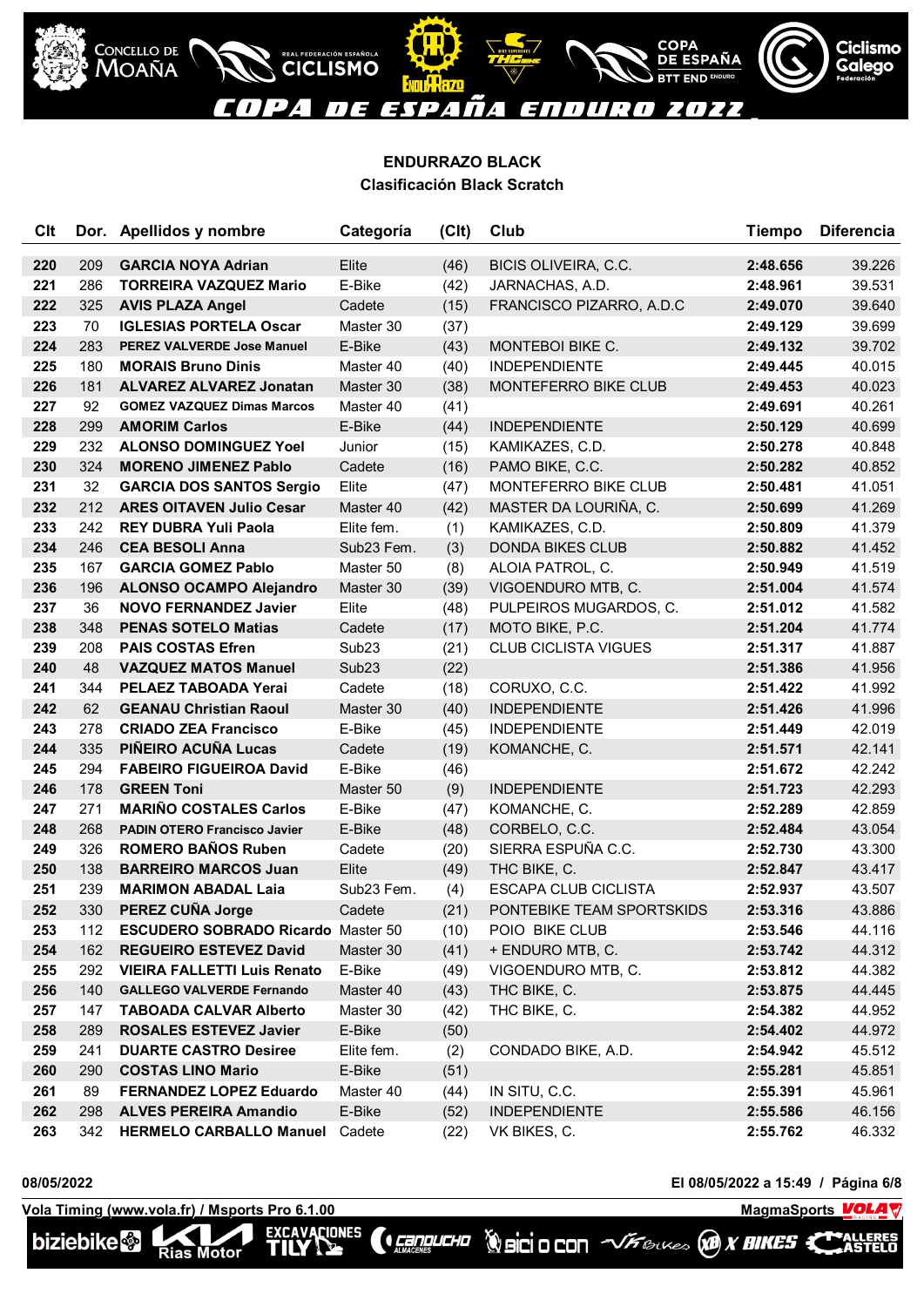

# **ENDURRAZO BLACK**

| <b>Clasificación Black Scratch</b> |  |
|------------------------------------|--|
|------------------------------------|--|

| <b>Clt</b> |     | Dor. Apellidos y nombre                      | Categoría         | (C <sub>l</sub> ) | Club                     | Tiempo   | <b>Diferencia</b> |
|------------|-----|----------------------------------------------|-------------------|-------------------|--------------------------|----------|-------------------|
| 264        | 355 | <b>MENENDEZ GONZALEZ Natalia</b> Cadete fem. |                   | (1)               | <b>CUETOS BIKE</b>       | 2:55.770 | 46.340            |
| 265        | 142 | <b>GRAÑA RODRIGUEZ Iker</b>                  | Junior            | (16)              | THC BIKE, C.             | 2:55.890 | 46.460            |
| 266        | 98  | <b>REBOREDA PEREIRA Victor</b>               | Master 40         | (45)              | MAIS QUE BICIS, C.C.     | 2:56.227 | 46.797            |
| 267        | 267 | <b>ROSENDO GARCIA Juan Carlos</b>            | E-Bike            | (53)              | FARTO, C.C.              | 2:56.273 | 46.843            |
| 268        | 343 | <b>OTERO PESQUEIRA Xian</b>                  | Cadete            | (23)              |                          | 2:56.535 | 47.105            |
| 269        | 332 | <b>ALVAREZ ADROVER Diego</b>                 | Cadete            | (24)              | O ROSAL, C.C.            | 2:56.875 | 47.445            |
| 270        | 39  | <b>ALVAREZ CASADO Aitor</b>                  | Sub <sub>23</sub> | (23)              | MONTEBOI BIKE C.         | 2:57.176 | 47.746            |
| 271        | 282 | <b>OTERO CABRAL Enrique</b>                  | E-Bike            | (54)              | MONTEBOI BIKE C.         | 2:57.426 | 47.996            |
| 272        | 277 | <b>DOMINGUEZ LAGO Celso Manuel</b>           | E-Bike            | (55)              |                          | 2:57.703 | 48.273            |
| 273        | 300 | <b>COLLAZO CARREGAL Damian</b>               | E-Bike            | (56)              |                          | 2:58.054 | 48.624            |
| 274        | 118 | <b>CABALEIRO GONZALEZ Hugo</b>               | Junior            | (17)              | A FORNA, A.D.            | 2:58.070 | 48.640            |
| 275        | 279 | <b>CABANAS MEILAN Carlos</b>                 | E-Bike            | (57)              | XSM-SANTOME DE PIÑEIRO   | 2:58.195 | 48.765            |
| 276        | 107 | <b>ALONSO MARTINEZ Santiago</b>              | Master 50         | (11)              | MONTEBOI BIKE C.         | 2:58.254 | 48.824            |
| 277        | 187 | <b>AMORIN PEREZ Jose Antonio</b>             | Master 40         | (46)              | IN SITU, C.C.            | 2:58.699 | 49.269            |
| 278        | 166 | <b>PAIS LORES Francisco Javier</b>           | Master 40         | (47)              | + ENDURO MTB, C.         | 2:59.032 | 49.602            |
| 279        | 165 | <b>MISA SOTO Sergio</b>                      | Master 40         | (48)              | + ENDURO MTB, C.         | 2:59.469 | 50.039            |
| 280        | 284 | <b>OTERO MAÑANA Sergio</b>                   | E-Bike            | (58)              |                          | 2:59.515 | 50.085            |
| 281        | 237 | <b>PEREZ BRAVO Elena</b>                     | Elite fem.        | (3)               | ON BIKE, CC              | 3:00.321 | 50.891            |
| 282        | 104 | <b>GAYO MORENO Miguel</b>                    | Master 50         | (12)              | BIKE COMP STA. CRUZ C.D. | 3:00.539 | 51.109            |
| 283        | 207 | <b>ROMERO MALLO Martin</b>                   | Sub <sub>23</sub> | (24)              | BICIS OLIVEIRA, C.C.     | 3:00.606 | 51.176            |
| 284        | 41  | <b>BAZ MARTINEZ Ruben</b>                    | Sub <sub>23</sub> | (25)              | VK BIKES, C.             | 3:00.843 | 51.413            |
| 285        | 51  | <b>SANCHEZ SOLANO Juan Pablo Junior</b>      |                   | (18)              | CICLOS CURRA, C.C.       | 3:01.441 | 52.011            |
| 286        | 110 | <b>CAO MOSQUERA Jesus</b>                    | Master 50         | (13)              | MONTE XALO, P.C.         | 3:01.492 | 52.062            |
| 287        | 218 | <b>MINGORI TABOAS Alejandro</b>              | Junior            | (19)              | TEABIKES, C.             | 3:01.711 | 52.281            |
| 288        | 210 | <b>RAMOS ALDREY Yago</b>                     | Elite             | (50)              | BICIS OLIVEIRA, C.C.     | 3:01.973 | 52.543            |
| 289        | 287 | <b>DE SOUSA GIL Ivan</b>                     | E-Bike            | (59)              | TEABIKES, C.             | 3:02.922 | 53.492            |
| 290        | 101 | <b>VILA FERNANDEZ Juan Luis</b>              | E-Bike            | (60)              | MONTEBOI BIKE C.         | 3:03.531 | 54.101            |
| 291        | 175 | <b>OTERO OUBIÑA Jose Luis</b>                | Master 40         | (49)              | BTT CASTROBIKES, C.      | 3:03.868 | 54.438            |
| 292        | 176 | <b>CASAIS BARRAL Ruben</b>                   | Master 50         | (14)              | ARMENTEIRA E PUNTO, C.   | 3:05.082 | 55.652            |
| 293        | 164 | <b>LORES GONZALEZ Borja</b>                  | Master 40         | (50)              | + ENDURO MTB, C.         | 3:05.507 | 56.077            |
| 294        | 174 | <b>RODRIGUEZ BARCALA Jose Luis</b>           | Master 40         | (51)              | BTT CASTROBIKES, C.      | 3:06.164 | 56.734            |
| 295        | 297 | <b>PEREIRAS Joao</b>                         | E-Bike            | (61)              | <b>INDEPENDIENTE</b>     | 3:06.449 | 57.019            |
| 296        | 337 | <b>FERNANDEZ CORREA Bryan</b>                | Cadete            | (25)              | AVANZA-O PORRIÑO         | 3:06.520 | 57.090            |
| 297        | 93  | <b>LOURO VILARIÑO Marcos</b>                 | Master 40         | (52)              | MONTE XALO, P.C.         | 3:07.215 | 57.785            |
| 298        | 96  | <b>PLAZA DIAZ Ramon</b>                      | Master 40         | (53)              | LAESPORT C.D.            | 3:07.231 | 57.801            |
| 299        | 139 | <b>PORTELA ROSALES Pedro</b>                 | Sub <sub>23</sub> | (26)              | THC BIKE, C.             | 3:08.984 | 59.554            |
| 300        | 240 | GONZALEZ GONZALEZ-CORROTO Covadonga          | Elite fem.        | (4)               | <b>CUETOS BIKE</b>       | 3:09.008 | 59.578            |
| 301        | 338 | FERREÑO VIEITES Alejandro                    | Cadete            | (26)              | ESMELLE, C.              | 3:09.281 | 59.851            |
| 302        | 265 | <b>PRAT VELA Josep</b>                       | E-Bike            | (62)              | <b>DONDA BIKES CLUB</b>  | 3:09.886 | 1:00.456          |
| 303        | 336 | <b>DOMINGUEZ SOTO Manuel</b>                 | Cadete            | (27)              | O ROSAL, C.C.            | 3:10.633 | 1:01.203          |
| 304        | 108 | <b>BRIONES CASADO Pablo</b>                  | Master 50         | (15)              | VIKINGS BIKE, C.D.       | 3:11.012 | 1:01.582          |
| 305        | 243 | <b>CHAPELA CAIÑO Gemma</b>                   | Elite fem.        | (5)               | VK BIKES, C.             | 3:11.028 | 1:01.598          |
| 306        | 249 | <b>VIDAL VIDAL Juana Maria</b>               | E-Bike Fem        | (1)               | CORBELO, C.C.            | 3:11.129 | 1:01.699          |
| 307        | 143 | <b>LOPEZ DIAZ Rodrigo</b>                    | Master 40         | (54)              | THC BIKE, C.             | 3:11.304 | 1:01.874          |

(**Cangucho** 

**08/05/2022 El 08/05/2022 a 15:49 / Página 7/8**

**Vola Timing (www.vola.fr) / Msports Pro 6.1.00 MagmaChanger 2012 12:00 MagmaChanger 2014** EXCAVACIONES Rias Motor



ALLERES<br>ASTELO